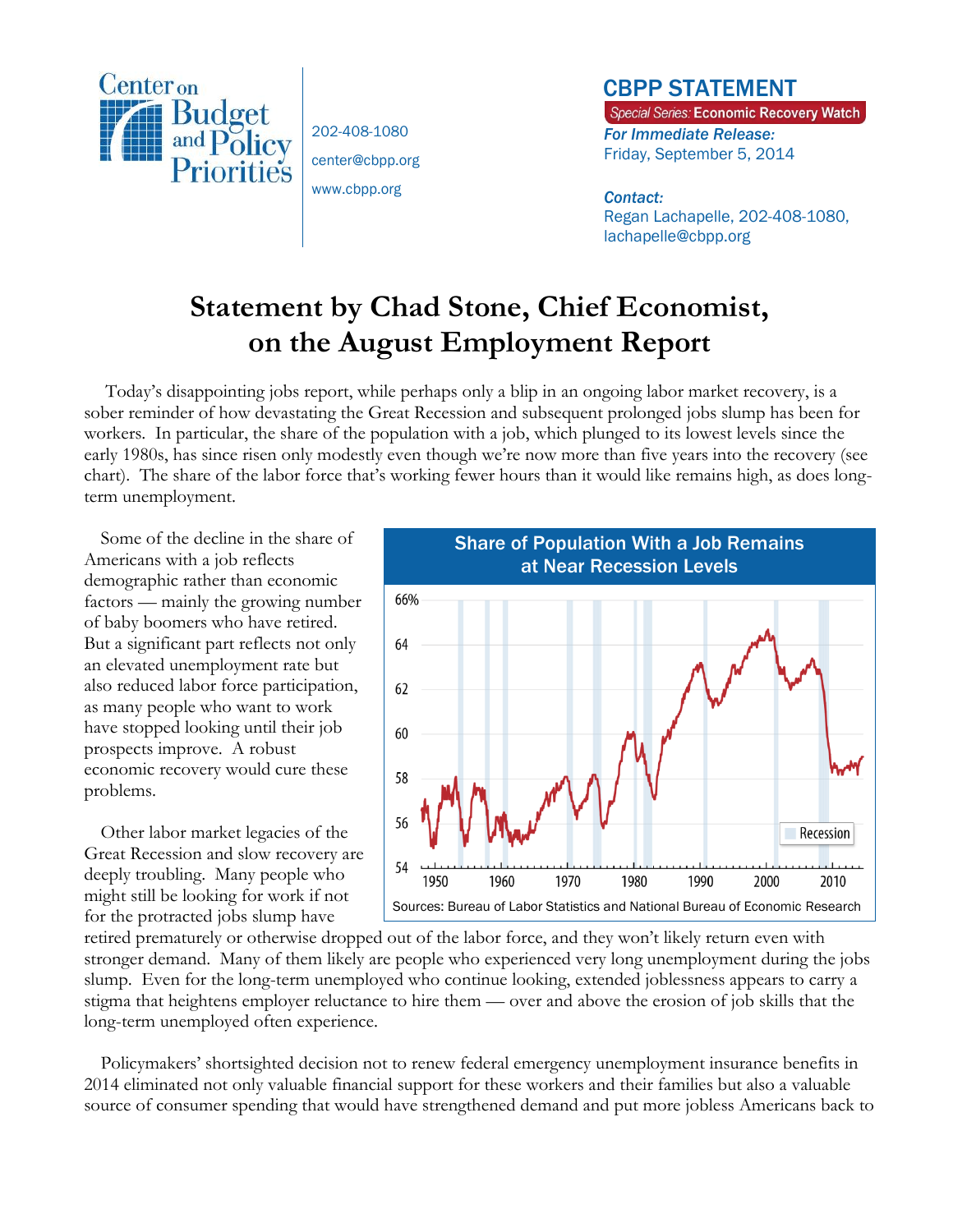work. It also would have induced more of the long-term unemployed to remain in the labor market looking for work.

## About the August Jobs Report

Employers reported only modest payroll growth in August. In the separate household survey, the unemployment rate edged down to 6.1 percent, but most of the decline resulted from labor force attrition, not employment growth.

- Private and government payrolls combined rose by 142,000 jobs in August and the Bureau of Labor Statistics revised job growth in the previous two months downward by a total of 28,000 jobs. Private employers added only 134,000 jobs in August, while overall government employment rose by 8,000. Federal government employment rose by 3,000, state government rose by 1,000, and local government rose by 4,000.
- This is the  $54<sup>th</sup>$  straight month of private-sector job creation, with payrolls growing by 10.0 million jobs (a pace of 186,000 jobs a month) since February 2010; total nonfarm employment (private plus government jobs) has grown by 9.5 million jobs over the same period, or 175,000 a month. Total government jobs fell by 571,000 over this period, dominated by a loss of 326,000 local government jobs.
- The job losses incurred in the Great Recession have been erased. There are now 1.2 million more jobs on private payrolls and 768,000 more jobs on total payrolls than there were at the start of the recession in December 2007. Because the working-age population has grown over the past six and a half years, however, the number of jobs remains well short of the number of jobs needed to restore full employment. Employers expanded their payrolls at a 240,000-a-month pace in the six months prior to August's disappointing slowdown; job creation will have to return to that earlier pace to restore normal labor market conditions in a reasonable period of time.
- The unemployment rate edged down to 6.1 percent in August, and 9.6 million people were unemployed. The unemployment rate was 5.3 percent for whites (0.9 percentage points higher than at the start of the recession), 11.4 percent for African Americans (2.4 percentage points higher than at the start of the recession), and 7.5 percent for Hispanics or Latinos (1.2 percentage points higher than at the start of the recession).
- The recession drove many people out of the labor force, and lack of job opportunities in the ongoing jobs slump kept many potential jobseekers on the sidelines and not counted in the official unemployment rate. This problem was evident in August. Unemployment dropped by 80,000 people, but employment increased by only 16,000 people, while the labor force shrank by 64,000 people.
- As a result of the decline in the labor force, the labor force participation rate (the share of the population aged 16 and over in the labor force) edged down to 62.8 percent in August. While labor force participation is no longer declining, as it did in 2013, it remains at levels last seen in 1978.
- The share of the population with a job, which plummeted in the recession from 62.7 percent in December 2007 to levels last seen in the mid-1980s and has remained below 60 percent since early 2009, was 59.0 percent in August, slightly above its 2013 average of 58.6 percent.
- The Labor Department's most comprehensive alternative unemployment rate measure which